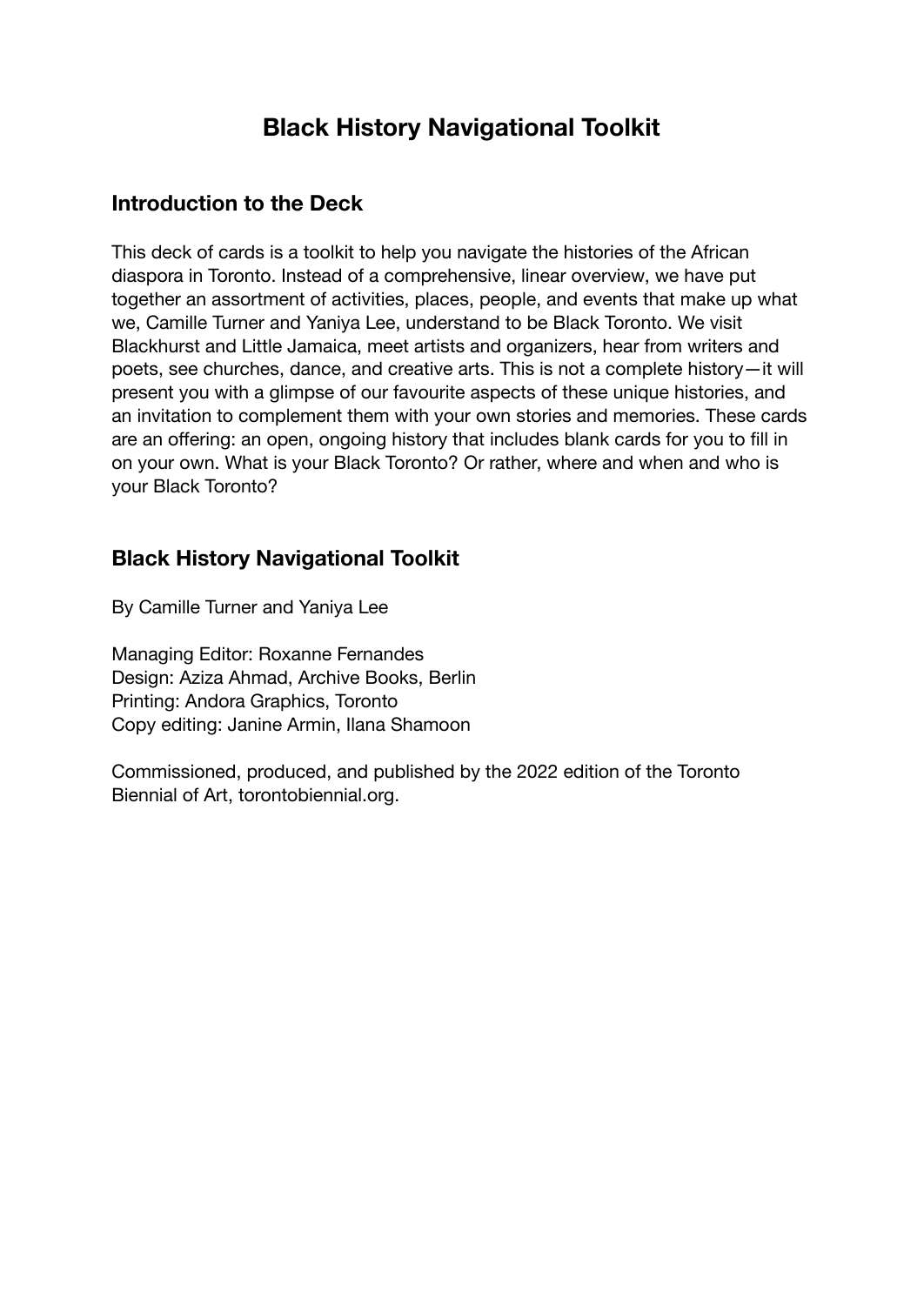### **Image Credits**

#### **Abolition**

Black Lives Matter protests in Toronto, 2020. Photo by Yaniya Lee.

#### **Alexandra Park**

*Portrait of Harry Gairey*, 1980. Photo by Boris Spremo. Toronto Star Photograph Archive, Courtesy of Toronto Public Library.

#### **Black Churches**

*First Baptist Church (opened in 1907) at University Avenue and Edward Street, 1953-06*. Photo by James V. (James Victor) Salmon. Courtesy of the Toronto Public Library.

#### **Black Dance**

Ballet Creole performing in partnership with Ontario Culture Days. Photo courtesy of Patrick Parson.

#### **Black Film & Video Network**

Canadian Artists Network (Black Artists In Action) Ad Hoc Committee (Pictured (L-R): Glace Lawrence, Marva Jackson, Ayanna Black, Charles Gray, Karen Tyrell, David Zapparoli, Adrienne Shadd, Cameron Bailey, Hazel Da Breo, Chloe Onari). Several members went on to form the Black Film and Video Network. Photographer unknown. Courtesy of Celafi25 Digital Archives.

#### **BlackGrange**

*BlackGrange*, a walk by Camille Turner and the Outerregion performers, commissioned by WalkingLab, 2018. Photographed by Anise Truman. Courtesy of Camille Turner.

#### **Black Popups**

A visitor viewing work by Dionne Simpson at Sandra Brewster's *Open House*, 2015. Photo by Kevin Jones. Courtesy of Sandra Brewster.

#### **Blackhurst**

A young visitor viewing *Welcome to Blackhurst*, curated by Chinedu Ukabam, 2016. Photo by and courtesy of Lanrick Bennett Jr.

#### **Camille Turner**

Camille Turner. Photo by Ebti Nabag.

#### **Caribana**

*Woman in Caribana mas*, 2012. Photo by Karen Turner. Courtesy of Camille Turner.

#### **Creative Arts**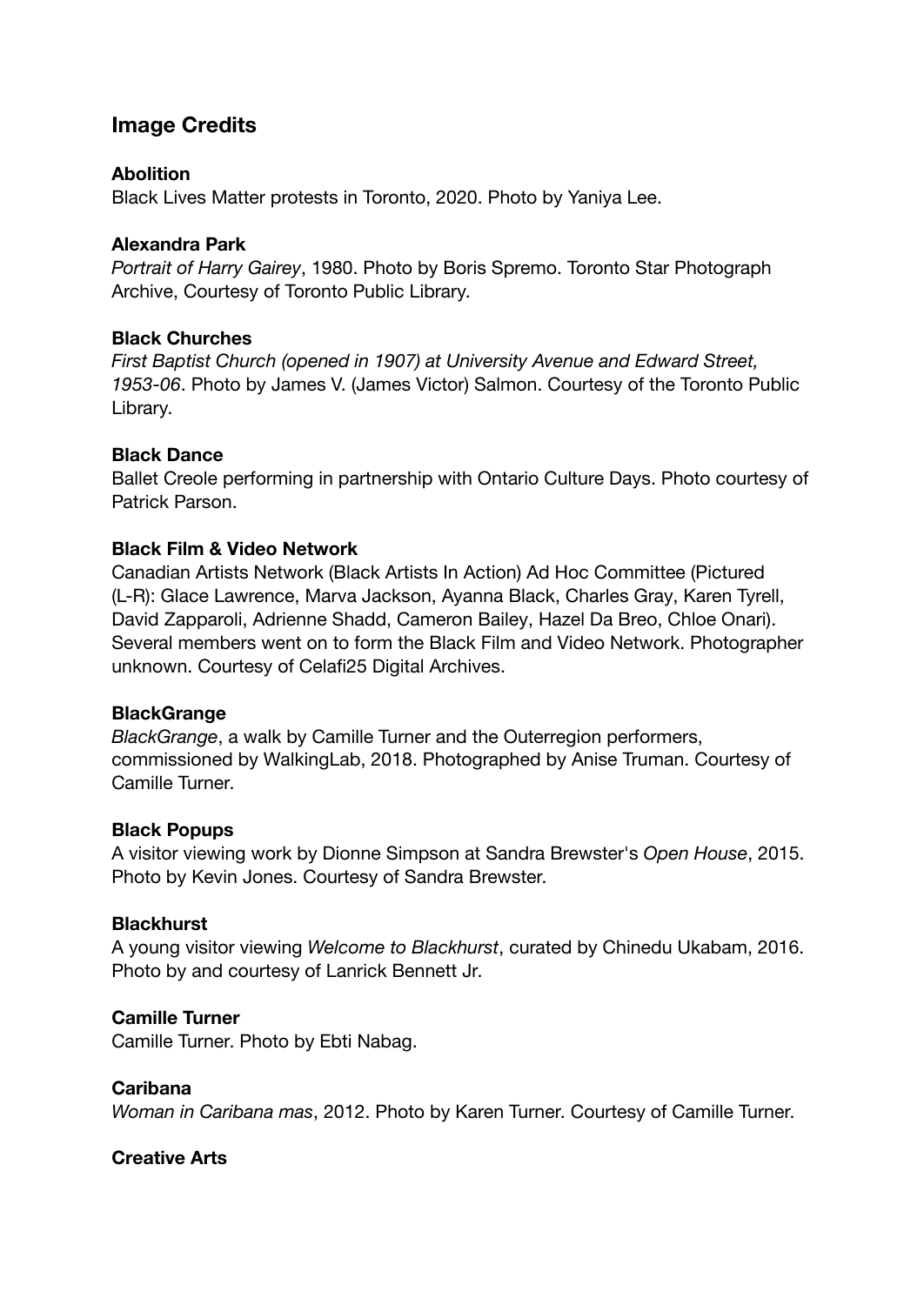Tau Lewis, *Symphony*, 2020, Various recycled and hand dyed fabrics, recycled leather, cotton batting, beads acrylic paint, PVA, glue, metal hoop skirt, pipe, sea shells, wire, hand sewn, Dimensions variable. Courtesy of the artist.

#### **Gatherings**

*The Feast*, hosted by Black Wimmin Artists at the Art Gallery of Ontario, 2019. Photo by Sameul Engelking.

#### **Literature**

Third World Books and Crafts Advertisement from the Black Trade and Business Directory, 1970. Source unknown.

#### **Little Jamaica**

Everett King Culture Cooper (left) and Garth Roots (right) at King Culture Record Co. at 2502 Eglinton Avenue West, 1983. Photo by Beth Lesser.

#### **North York**

Susannah Maxwell, circa 1880s. Photo courtesy of the Richmond Hill Public Library.

#### **Organizing**

Dudley Law, organizer of the Black Action Defence Committee, 1992. Photo by Richard Lautens. Toronto Star Photograph Archive, Courtesy of Toronto Public Library.

#### **Scarborough**

Ebti Nabag, *Bubble of Youth*, 2020. Malvern Public Library, south façade, 30 Sewells Rd, Scarborough. Photo by Toni Hafkenscheid.

#### **Theatre**

D'bi Young and Honor Ford-Smith at Mikey Smith Raw Works Festival, Watah Theatre, 2015. Photo by Camille Turner.

#### **Yaniya Lee**

Yaniya Lee. Photo by Yuula Benivolski.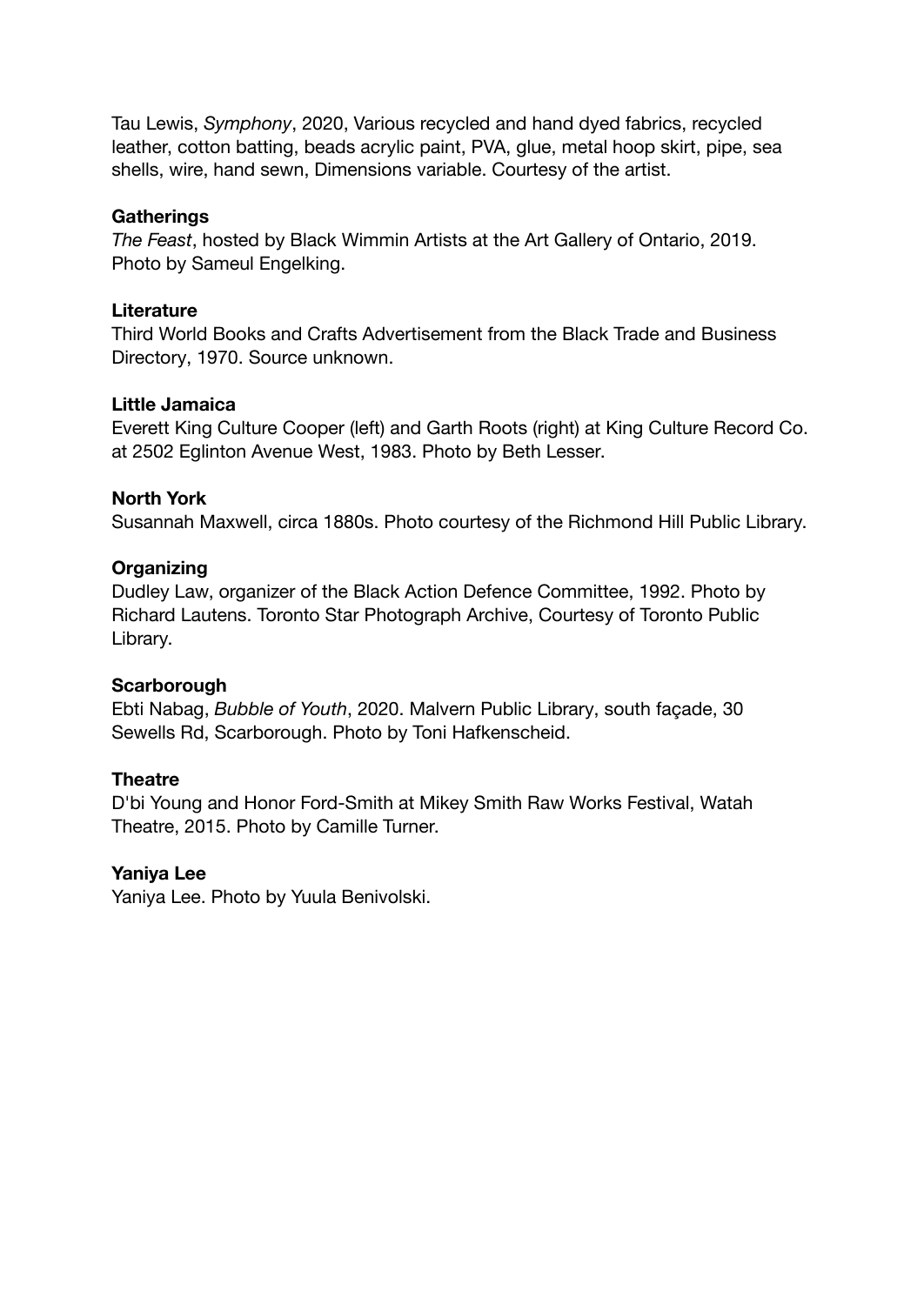## **Abolition**

#### **Yaniya Lee**

Black artists and activists in Toronto have laboured to bring attention to the violence of our carceral systems and to the networks of care created to counteract their devastating effects. A'maal Nuux's 2019 music video "Later" is dedicated to F.E.A.T.'s (Fostering, Empowering, Advocating Together) bus program, which connects people with friends and families incarcerated across Ontario. In the video, a group of people journey on a bus from the City of Toronto to the jails and prisons that hold their loved ones. The video shows the time and dedication given to supporting caged relations.

Black organizing for abolition has deep roots. In 1851, hundreds of Black people came together in Toronto during the North American Convention of Colored Freemen, a three-day gathering coordinated in response to the Fugitive Slave Act passed a year earlier in the US. One of the outcomes from that convention was the Anti-Slavery Society of Canada. A couple of years later, in 1853, Mary Ann Shadd Cary and her husband founded the abolition newspaper *The Provincial Freeman*, printed weekly in Toronto. And at the end of the nineteenth century, Anderson Ruffin Abbott, the first Canadian-born Black physician, fought against racially segregated schools.

Recently, abolitionist organizers have succeeded in bringing public attention to calls to defund the police—the police being one arm of a carceral system that disproportionately imprisons Black people. Calls to defund the police are propelled by a will to recognize our fundamental interconnection, and to renew our investment in a right to life for all people.

Writes Toronto activist and scholar Robyn Maynard:

"The call to defund, in fact, emerges from the Black radical tradition, which has not only contested racial violence in all forms but has also been a form of world-building. Abolition, as [Ruth Wilson] Gilmore and [Angela] Davis and [Miriame] Kaba continue to remind us, is as much about building the conditions for safety as it is about dismantling institutions of harm and captivity, and ending racial violence in all of its forms."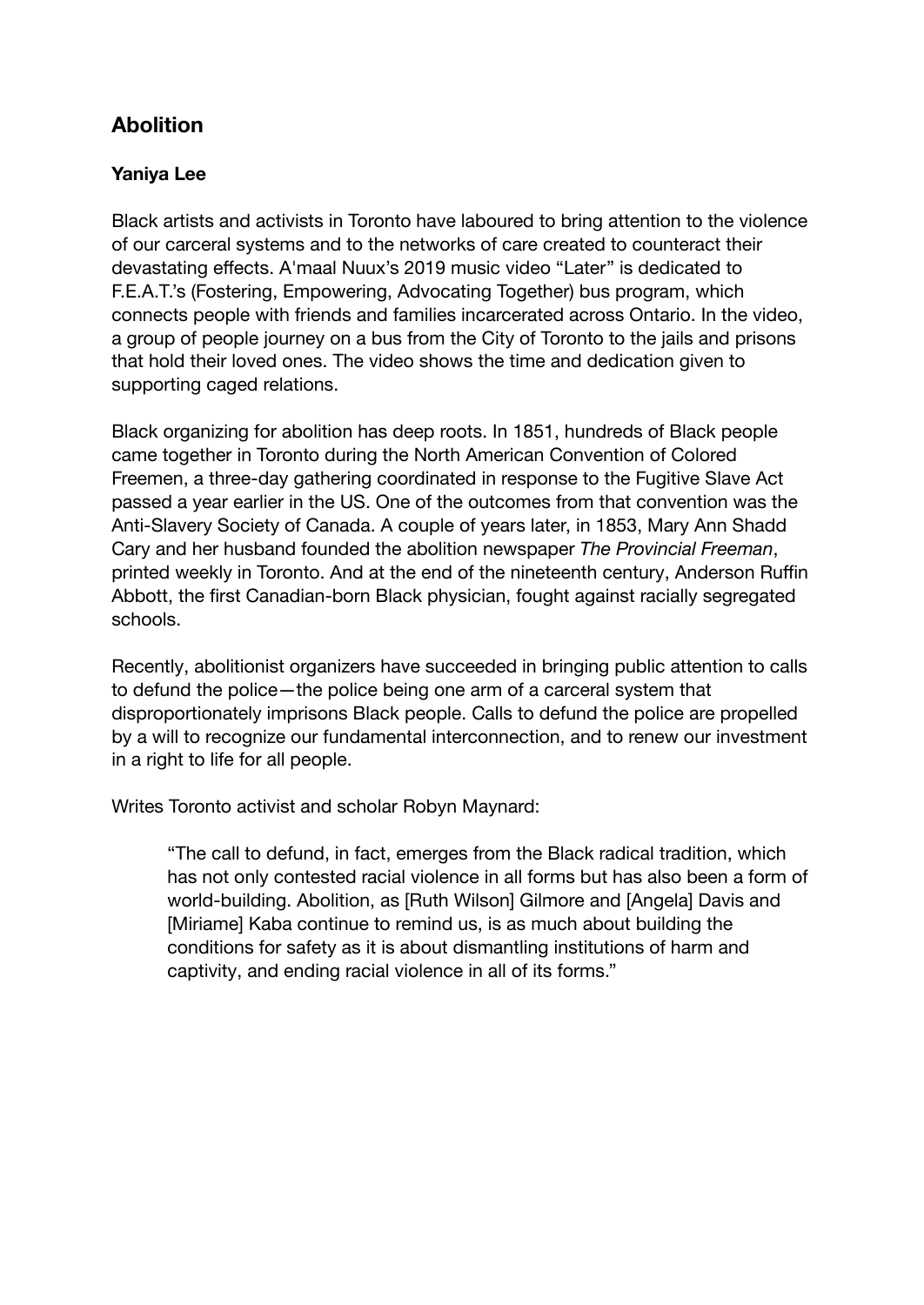## **Alexandra Park**

### **Yaniya Lee**

When I was growing up, my mom and I would sometimes visit my father at 20 Vanauley Street, just north of Queen Street, where he lived with my siblings. A large community of Black people resided in the area, which stretched from Vanauly to Alexandra Park, and across to Scadding Court. My brother Cason Sharpe writes about the neighbourhood in his short essay, "One for the Faeries of Alexandra Park" (2017):

"Alexandra Park was walled in like all good ghettos, Queen Street to the south, Dundas to the north, Spadina to the east, Augusta to the west. Growing up I had the best the city had to offer all around me—I could get a beef patty in Kensington Market, wash it down with a bubble tea in Chinatown, and then go shopping along Queen. Everything was within a stone's throw. There were no streets for cars to drive through Alexandra Park, only a labyrinth of concrete paths, each with a row of identical brown townhouses lining either side. It was a little anomaly right in the center of things, a small island in the heart of downtown."

Racial tensions in Alexandra Park date back to the 1940s, when racialized people began to move into an area that had, until then, been predominantly occupied by white settlers and immigrants. The Harry Gairey skating rink is one legacy of those tensions. It was renamed in the 90s to commemorate the fight, in 1945, of a local father against the rink's segregationist policies. Transformations in Alexandra Park are ongoing. In the early 2000s, the City of Toronto cooperated with an all-white team of urban planners–the Toronto Community Housing Corporation–to redevelop the low-income neighbourhood into a mixed income area. They referred to it as the "Alexandra Park Revitalization." The project entailed demolishing existing apartment blocks to make way for the new development, as well as the displacement of many community members. Despite these proposed monumental changes, the people who gave Alexandra Park life–for decades–have left a lasting imprint.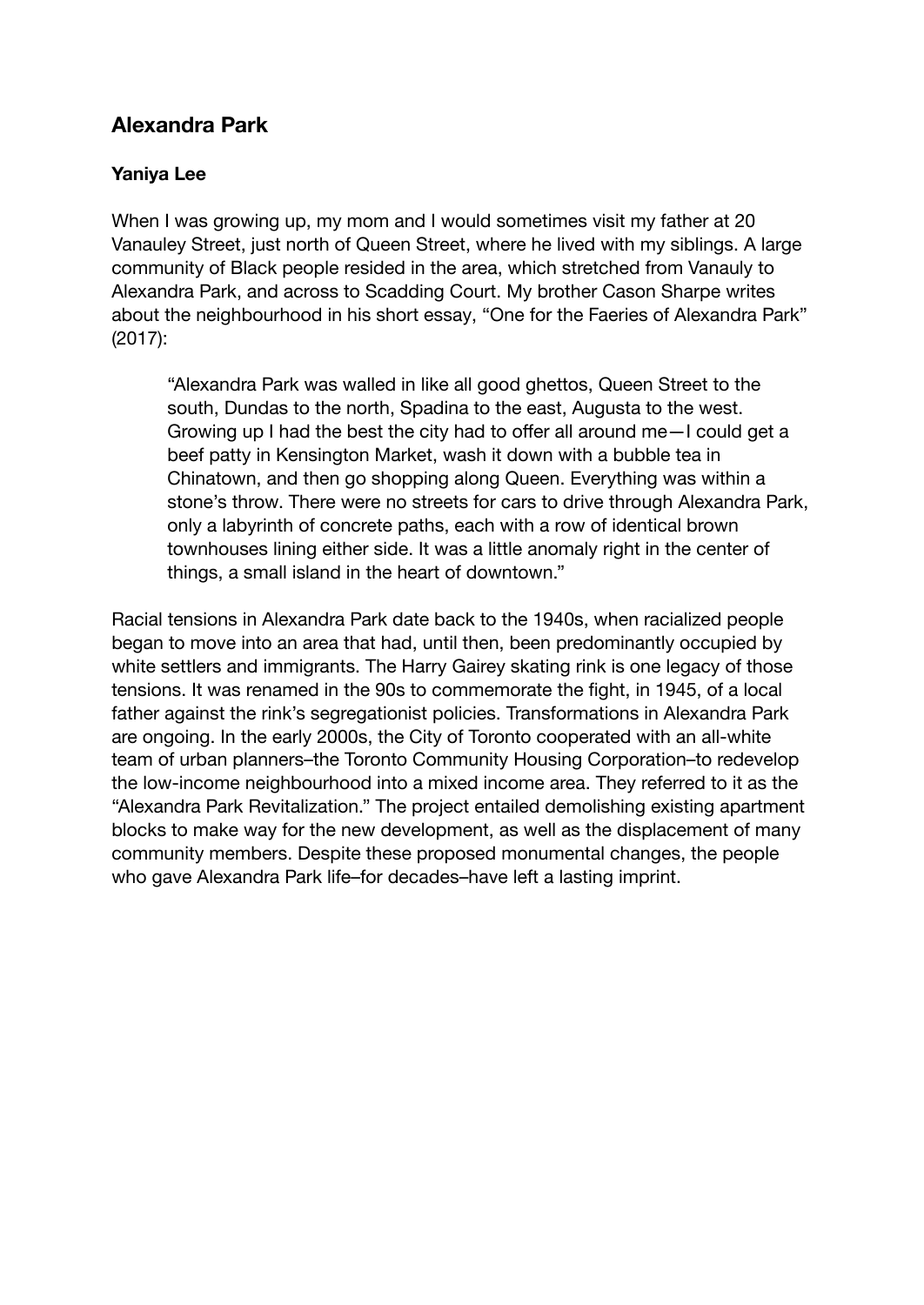### **Black Churches**

#### **Camille Turner**

My sister is always looking for "the perfect church," one that is allied with her values and makes her feel like she's been "to church." For her, church is the place where a preacher delivers a message from the Bible that nourishes the soul. Where the minister, the musicians, and the congregation are in sync to offer a call and response–a feeling of surrender–and the recognition that you are participating in something bigger than yourself.

Many Black churches began in basements and living rooms. The First Baptist Church was founded in 1826 by fugitive slaves in the town of York (which later became Toronto). The group of twelve people were not welcomed by white churches so they met outdoors, in each other's homes, or in leased venues. They constructed their first small building at Queen and Victoria. This historic church, the oldest Black institution in the city, still resides at Huron and D'Arcy in a building constructed in 1955.

Some Toronto churches have become highly organized mega-churches. Rhema Christian Ministries, headed by pastor Orim Meikle, offers services such as fitness training and nutritional consultation. Televangelist Pat Francis, who has become one of the largest Black Christian brands, extends her reach to global development, disaster relief, financial planning, and leadership.

Like the large Black churches, the activities of small churches happen more outside of the church than inside. Volunteers visit, feed, pray, or fast with you. They even pick you up at the airport. Black churches have always recognized "social justice" as not just a buzzword. They offer a place to collectively mourn the violence of racism targeting Black people. However, since the church has historically been a source of violence for Black people, they are also sites of contradiction. And the future of the Black churches depends on whether they are willing to embrace and support the diversity of all Black lives. This reinvention is already happening in new gatherings, formal and informal, and on digital platforms that bring like-minded people together from around the world.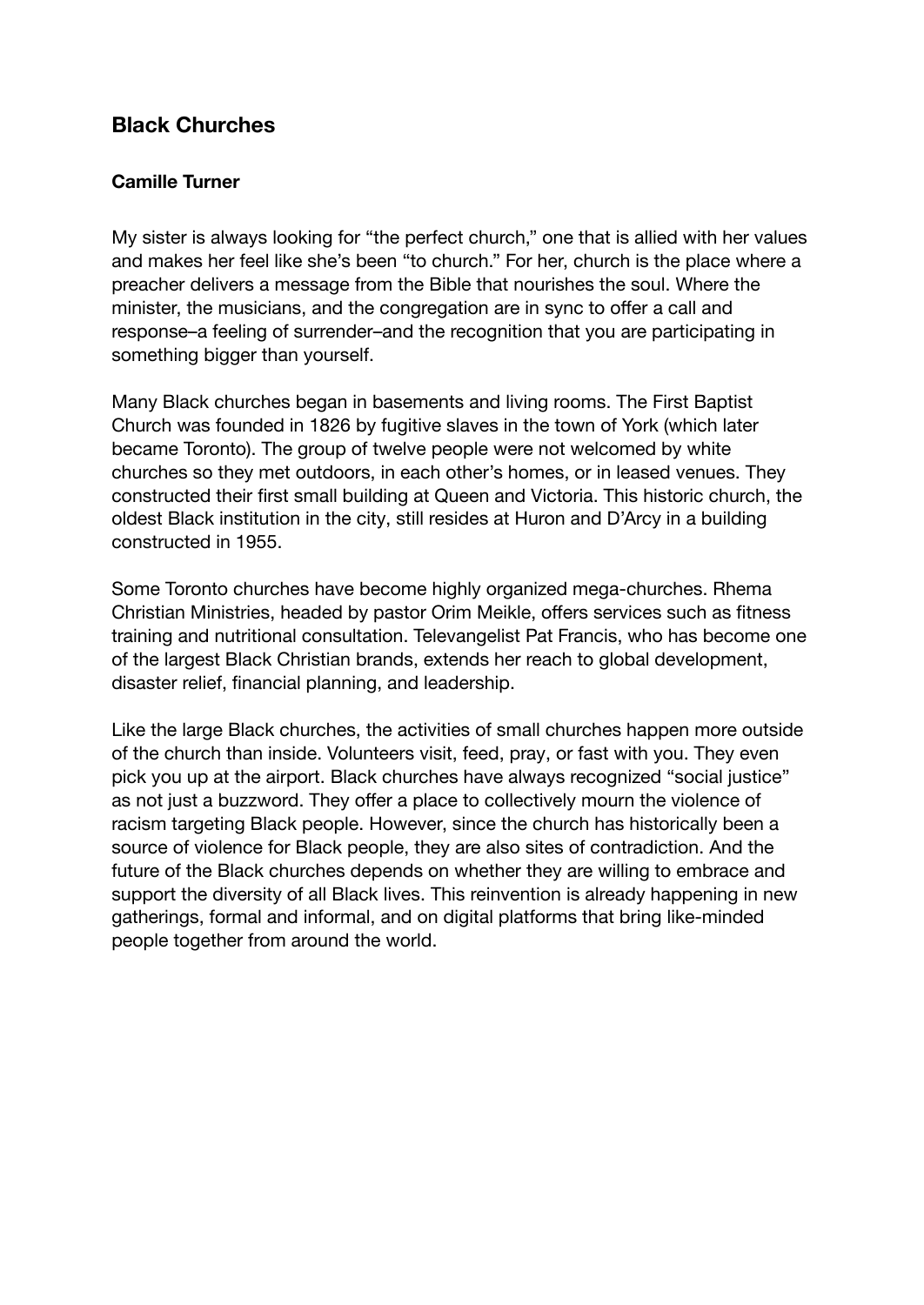### **Black Dance**

#### **Camille Turner**

I am a lover of dance. When I first came to Toronto in the 1980s, I took classes at various downtown studios. It wasn't until Patrick Parson arrived in 1990 to study with the Toronto Dance Theatre and develop Ballet Creole, with its fusion of African, Caribbean, and modern dance, that I experienced the excitement of studying Black dance forms for the first time. Along with Ballet Creole, Black dance emerged in Toronto with dance groups like COBA, which began in 1993, and Dance Immersion, which started in 1994. Since then, the dance landscape has expanded to include numerous new dancers and companies such as Jaz Fairy J and Esie Mensah's City Dance Corps.

Looking at the history of dance in Canada provides a window into the ways that Black people's bodies have been a site of representation, freedom, and resistance. In 2017 Seika Boye curated *It's About Time: Dancing Black in Canada 1900–1970* to celebrate and present the story of Black dance in Canada. The exhibition questioned the silences in the archive that have prevented us from knowing the depth and breadth of this story.

The legacy of enslavement in Canada has cast its shadow on dance since at least 1792 when so-called "Negro frolics" (referring to Black gatherings) were banned in Shelbourne, Nova Scotia. The motivations that drove a community to ban dancing are still alive today, but perhaps harder to recognize. Only after a global pandemic and an Instagram post by National Ballet of Canada member Nicholas Rose calling out discriminatory practices did the organization acknowledge and address an atmosphere in which Black dancers feel unseen, unheard, and unwelcome. Anti-Blackness exists across Canada. In Winnipeg, Rachael McLaren, who did not see Black dancers in the Royal Winnipeg Ballet, dreamt of being a dancer. She was rejected by their professional program and had to go south of the border to forge her career. The talented dancer went on to become principal in the Alvin Ailey American Dance Company in New York City.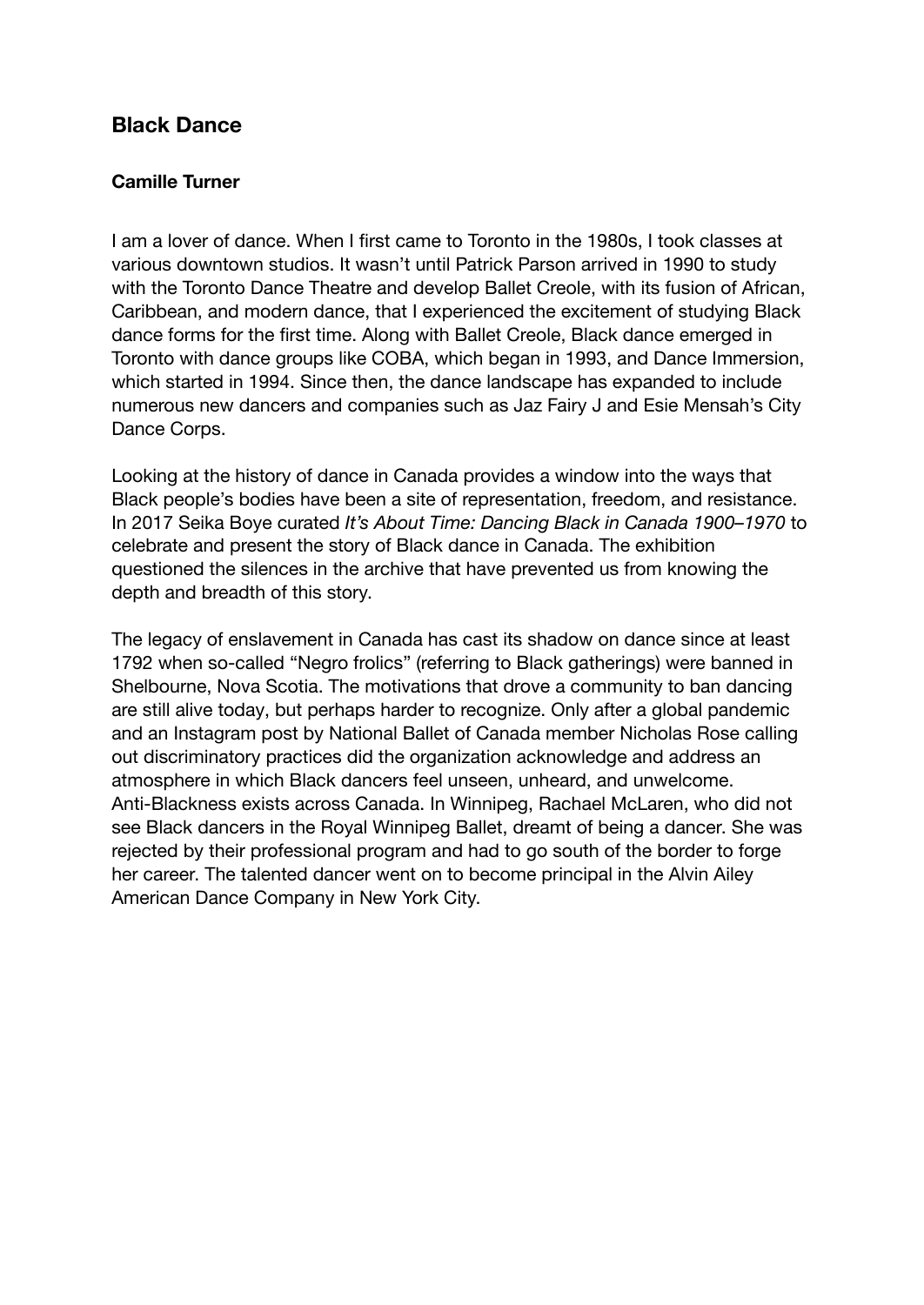### **Black Film and Video Network**

#### **Camille Turner**

The vibrant Toronto-based organization known as the Black Film and Video Network (BFVN) was founded in 1988 and brought together Black Canadian filmmakers to produce programs, nurture talent, and provide professional development opportunities and visibility to Black filmmakers in and beyond Canada. To list but a few of the luminary members: Cameron Bailey, Toronto International Film Festival CEO and Academy of Motion Picture Arts and Sciences member; award-winning director of *Rude* (1995) Clement Virgo who adapted Lawrence Hill's *The Book of Negroes* (2007) for the small screen; and filmmaker and director Nadine Valcin, creator of groundbreaking digital projects.

In "An oral History of Black Film and Video Network" published in 2020 with the CBC, Amanda Parris situates the origin story of the network—founded by Christene Brown, Michael Griffiths, Karen King, Glace W. Lawrence, Lanna Lovell, Roger McTair, Claire Prieto, Karen Tyrell, Basil Young and David Zapparoli—at a luncheon where Black filmmakers convened to discuss honouring the passing of emblematic filmmaker Jennifer Hodge Da Silva. Even though many did not know each other, this convergence was so fruitful that they decided to continue meeting, and ultimately formalized their meetings by starting the BFVN.

I was hired as BFVN's first coordinator in 1993, the year they partnered with the National Film Board of Canada to host acclaimed filmmaker Haile Gerima to screen his film *Sankofa* (1993) to a jam-packed and appreciative Toronto audience. Although I never became a filmmaker, I do use film in my artistic practice. That first experience of Gerima's work, which uses time travel as a strategy to explore the history of the transatlantic trade in enslaved Africans, deeply inspired me and continues to impact my artistic work today.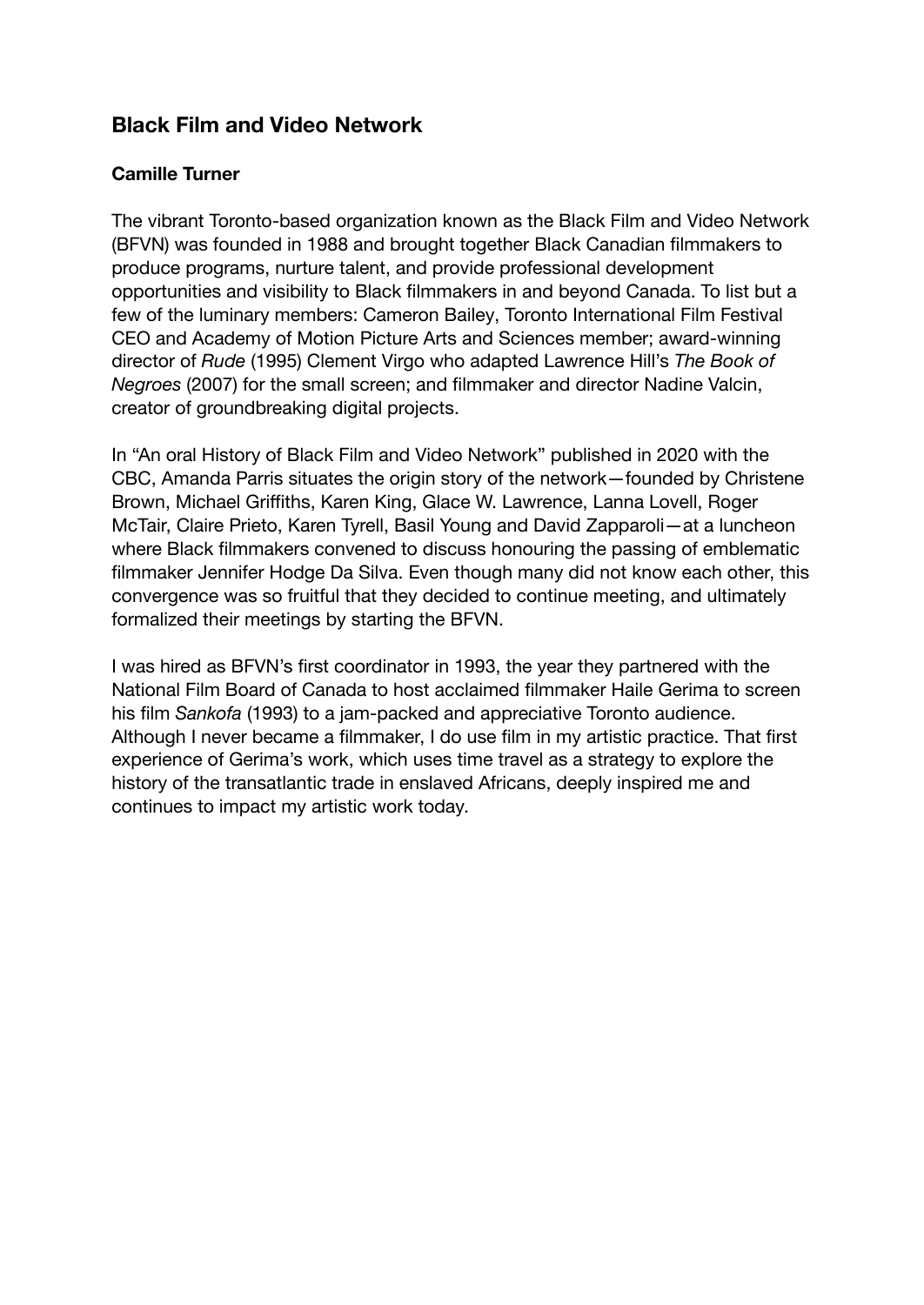### **BlackGrange**

#### **Camille Turner**

From 2007 to 2021 I lived in the Grange, an area in Toronto between Spadina and University Avenues further bordered by Queen and College Streets. I knew about the area's rich Black past but walking through the Grange, I saw few reminders. It was as if there never was a Black presence. This absence prompted me to create *Miss Canadiana's Heritage and Culture Walking Tour* in 2011. It was the first of many projects I would create about the Grange's past. During my research for the walk, it was thrilling to meet Black people who had grown up in the neighbourhood.

The First Baptist Church at Huron and D'Arcy is a local community hub for activism, and is one of the oldest Black institutions in the city. Its advocacy aided Ruth Bailey to become one of the first Canadian-born Black nurses in 1948. The church was founded in 1826 by fugitives who escaped enslavement south of the border, and who were excluded from local white churches. In the early 1920s, the Toronto chapter of Marcus Garvey's UNIA (United Negro Improvement Association) was located at 355 College Street and members continued their advocacy for decades.

In 2018, I created *BlackGrange*, a walk of the area commissioned by walkinglab.org. We walked in the footsteps of those who came before us. We began at the University of Toronto where Anderson Ruffin Abbott, the first Canadian-born Black doctor, graduated in 1861. We wound our way south, inviting participants to perform actions to honour Black locals along the way. At Ogden Junior Public School, participants wrote notes in chalk on the pavement to acknowledge the Black parents who became activists so their children would be allowed into schools. At the corner of Peter and Queen Streets participants raised their fists to salute Peggy Pompadour, an enslaved Black woman who wrote herself into history by resisting bondage. This walk reimagined the Grange's Black past and its connection to the present from the point of view of people from a liberated future.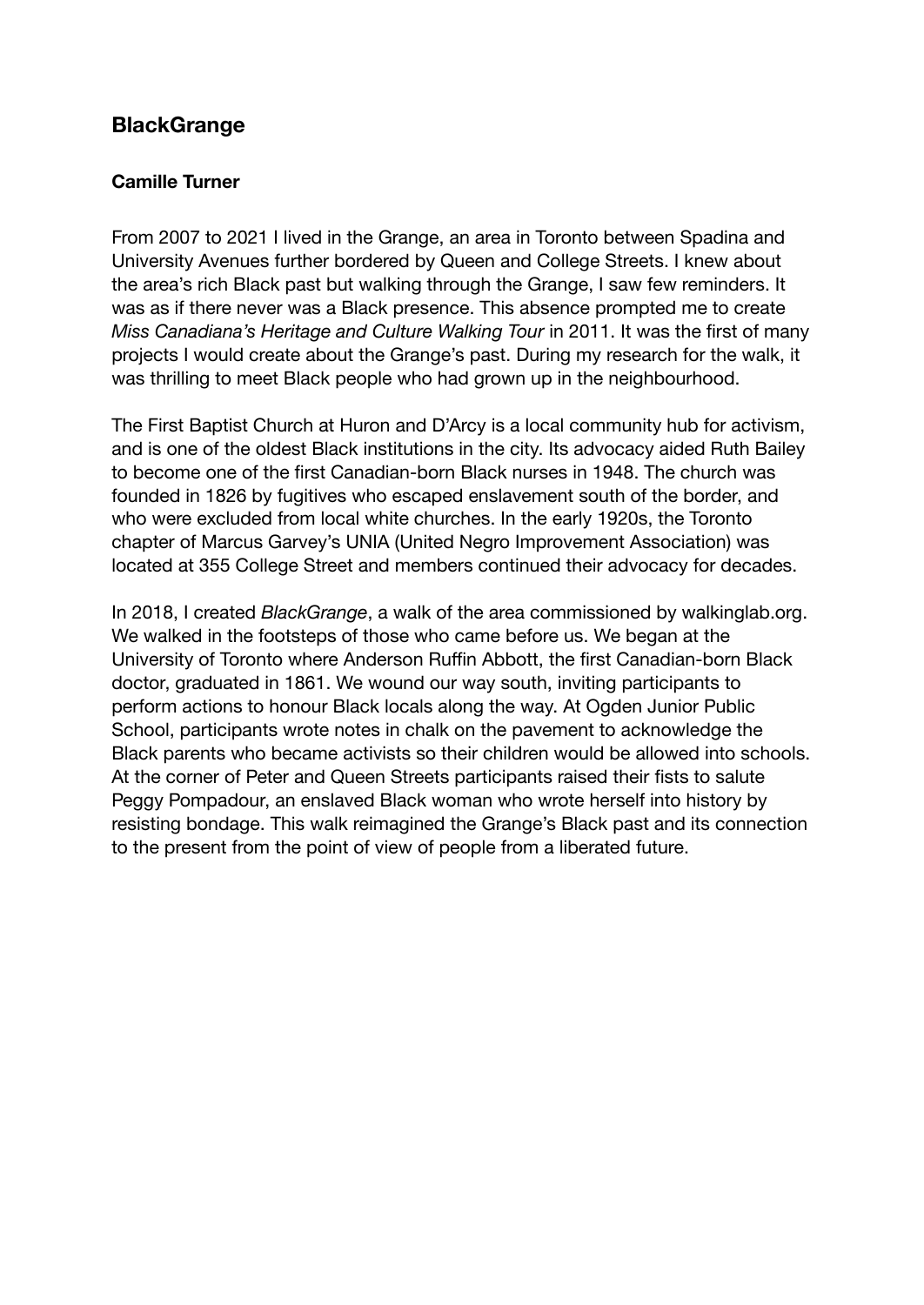### **Black Pop-ups**

#### **Camille Turner**

The Black community regularly organizes its own events. For example, Blockorama is an annual, not-to-be-missed Pride event organized by Blackness Yes!. BSAM Canada, founded in 2016 by Quentin VerCetty and, under the direction of Queen Kukoyi and Nico Taylor, internationally brings Afrofuturists together. Some beloved events are now only memories. Love Jones Sundays, in the early 2010s, was a showcase of emerging poets, spoken word artists, and musicians held on the first Sunday of each month. Toronto artist Sandra Brewster organized Open House, an annual exhibition she hosted in her home from 2012 to 2014. Other vibrant art institutions and events brought Black communities together whenever and wherever they happened.

Chinedu Ukabam, who describes himself as a lover of Africa and flâneur of Toronto, is all about joyful community vibes. He founded SUPAFRIK in 2011, an event where you can shop for African fashions, snack, and listen to Afrobeat music while meeting up with old friends. Gumbo, a dance party event created by Ukabam, centres food and non-stop dancing. Numerous shopping events, like Black Owned Holiday Markets, are organized as limited-time pop-ups. Among my favourites are the Black Owned Food Market event at Wychwood Barns, and BAND's Black Owned Christmas Market.

This tradition of pop-up events taking up public space and asserting Black presence is alive and well. Social media has provided new means through which Black communities can connect, organize, and converge. Black Owned Toronto, for instance, started on Instagram and moved to a much-needed physical location at Scarborough Town Centre. With over one hundred vendors, they will soon expand to Toronto's Eaton Centre. Black Wimmin Artists, a group founded by Anique Jordan, is a community of over two hundred Black women and non-binary folks connected on a single WhatsApp group. The community convened in a physical space in 2019 for *The Feast,* an event organized by Jordan and several of the members. They brought together over one hundred Black artists at the Art Gallery of Ontario for a gathering and performative dinner.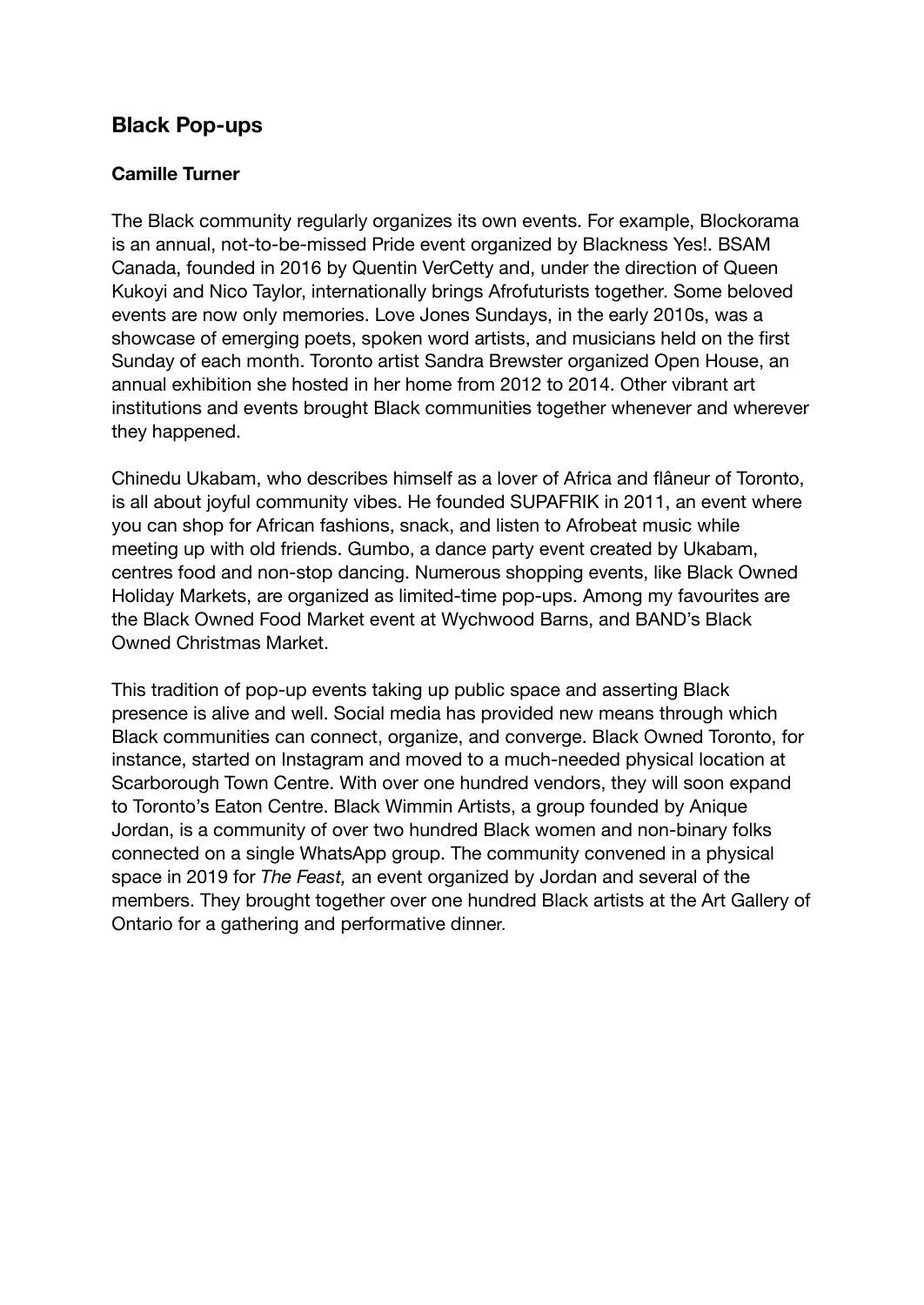### **Blackhurst**

#### **Camille Turner**

*Blackhurst* is a term coined by Chinedu Ukabam, who curated the exhibition "Welcome to Blackhurst" in 2016 to commemorate Black histories from the Bloor and Bathurst neighbourhood. When I moved to Toronto in the 1980's, I had gravitated to the area. Items in the exhibition, such as headlines from *Contrast Newspaper* and a shirt from Too Black Guys, a streetwear line who once had a storefront at 968 Bathurst, triggered memories.

I used to wander across from Bathurst Subway Station to Joyce's West Indian Foods, owned by Carmel and Joyce Shoucair. The small grocery store was always crammed with customers, familiar food, and filled with the lilt of Caribbean voices. There, groceries were not just for physical sustenance but were a balm for the soul and a little taste of home. After Joyce's, I'd walk past the constantly lively businesses–the Golden Barber Shop, Lloyd's Barbershop–to Mascoll's Beauty Supply Shop at 870 Bathurst Street to buy my hair products. When my Mom came to town we would head further up the street to Ken and Tony's to get our hair done. Then we would go for lunch at Wong's, a Jamaican-Chinese restaurant at 930 Bathurst. One of my favourite places for gripping political conversations, books on Black history, and quiet contemplation was Third World Books and Crafts at 942 Bathurst, owned and run by Leonard and Gwendolyn Johnston. From the late 1960s to the 2000s, it was one of the largest Black owned bookstores in North America and was visited by celebrities like Angela Davis and Paul Robeson.

The area that "Welcome to Blackhurst" commemorated has transformed over the years. Many of the old and familiar landmarks exist only in the memories of the people who visited them. A Different Booklist, however, a bookstore and cultural centre that has been a staple in the community for over twenty years, has managed to survive, thrive, and carry the torch for Black business and culture in the area. The colours, rhythms, and the sweet sound of steel pan wraps around and embraces you long after the festival has ended. This is Caribana. The annual Caribbean Street Festival was gifted to Canada by the Caribbean community via the Caribbean Cultural Committee (CCC) in 1967 on the event of Canada's centennial. Since then, this energetic event–a feast of music, food, dancing, and beautiful people and culture–has graced the city every summer. That many Caribbean people in one place makes you dizzy with the realization of how big the local Black diaspora is. However, Caribana's audience extends well beyond the local Caribbean community. It is the largest festival of its kind in North America and attracts two million visitors annually.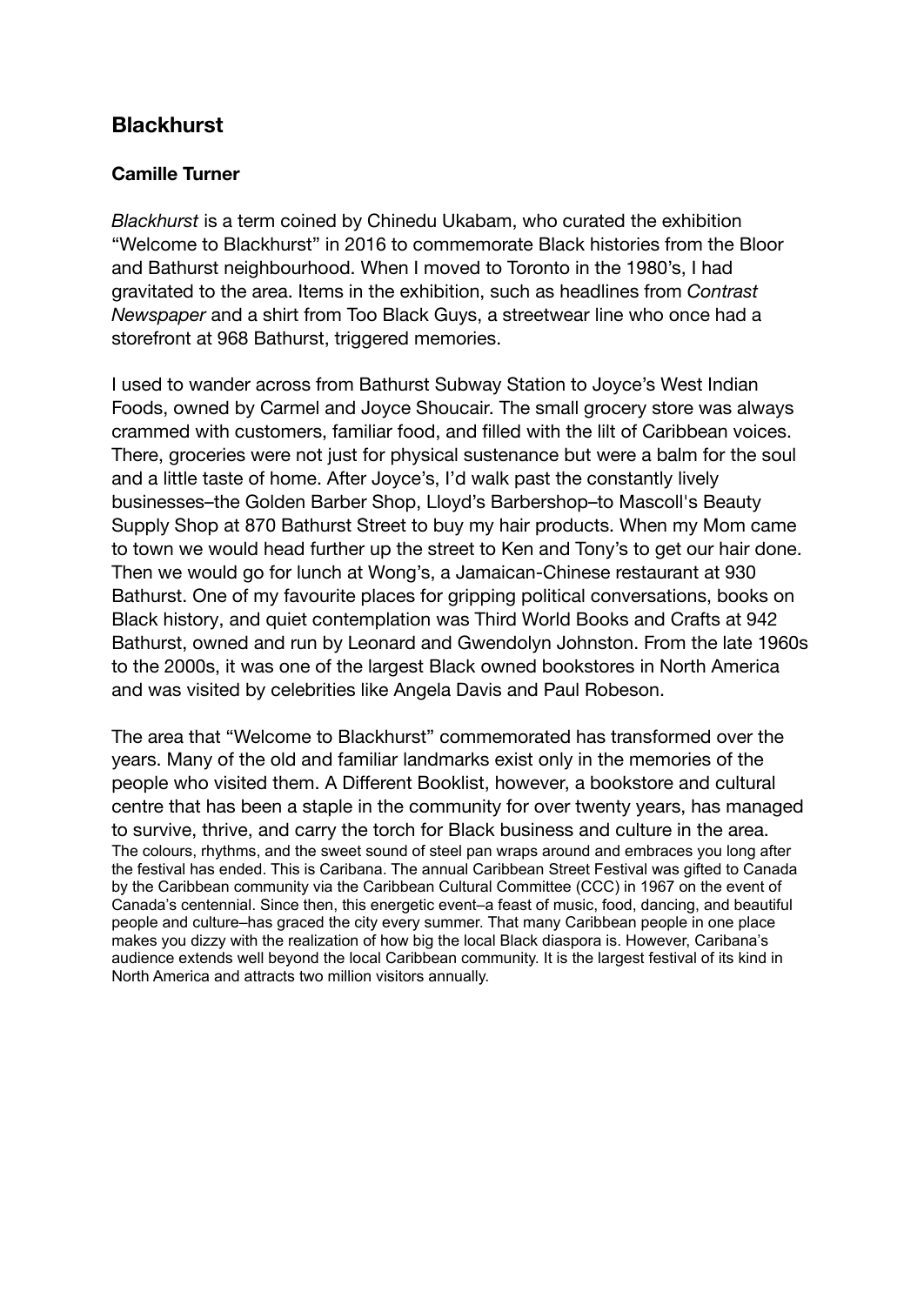## **Caribana**

### **Camille Turner**

More than a celebration, it is also a competition. Mas Camps are the workshops in which the conceptual worlds and aesthetics of Caribana take shape. The Camps, often run months in advance, result in the astonishing costumes and floats seen in the Grand Parade. When I first came to Toronto in the 1980s, the Grade Parade headed south down University Avenue. Back then, you could jump up with the revellers and join in. The event has grown exponentially since then, with the Parade route relocating to Lakeshore Boulevard. Crowds now watch the parade from behind barricades.

Caribana draws from histories of colonization, enslavement, and resistance in and around the Caribbean, as well as from the Emancipation Day traditions of Canada and the US. Many Caribbean carnivals were responses to the European celebrations performed before Lent. These celebrations were mocked, imitated, transformed, and absorbed by enslaved Africans who then created elaborate characters, costumes, and performances taking over public space. They made the events their own. Carnival, known by different names in various Caribbean countries, continues. Although the name of the Toronto event has changed numerous times, it is still best known as Caribana.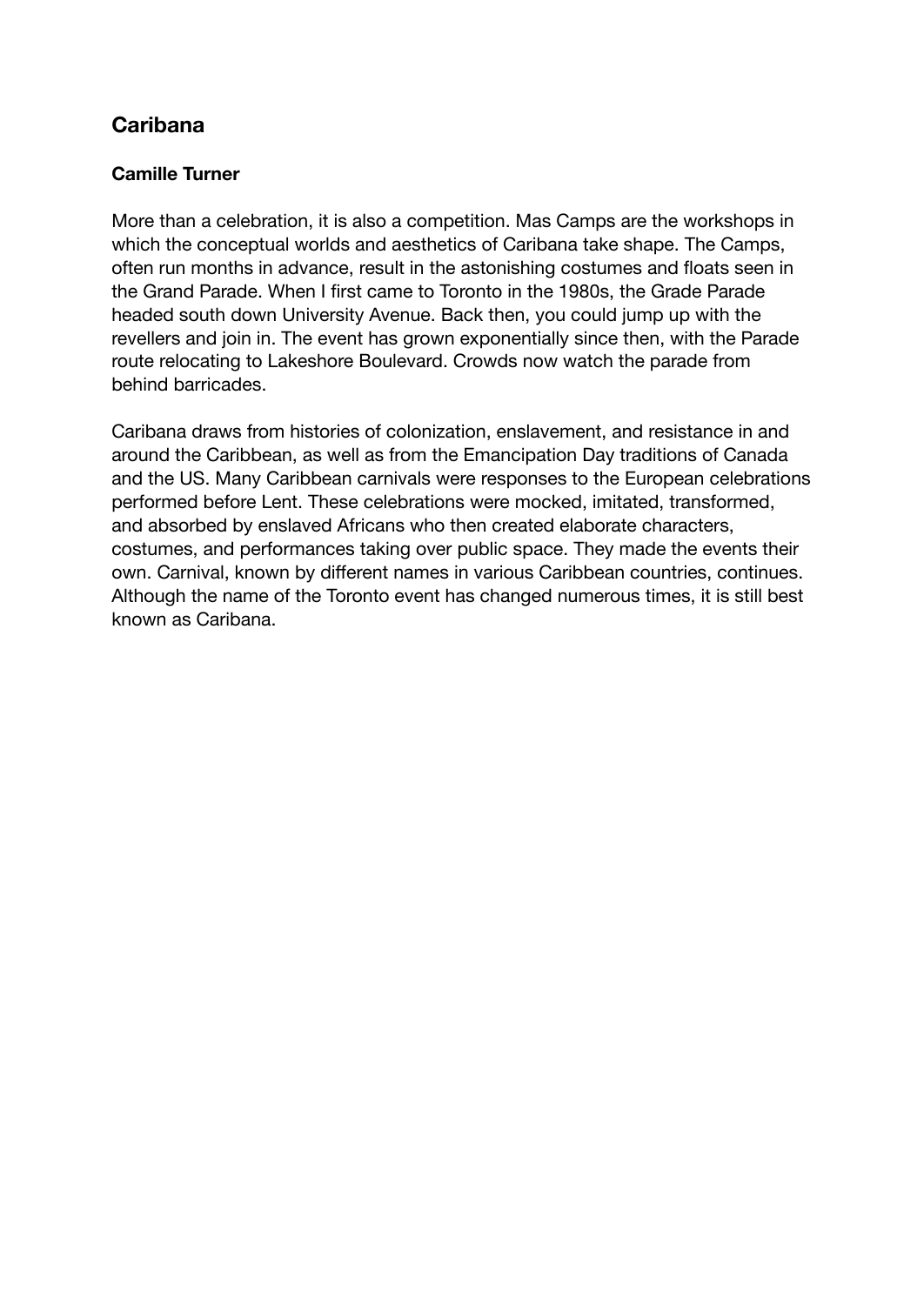## **Creative Arts**

### **Yaniya Lee**

In the fall of 2019, curator and organizer Denise Ryner and I worked with Trinity Square Video on the Bodies Border Fields Symposium: three days of panels, workshops, and performances by Black artists and scholars. There were open and lengthy conversations about the issues confronting Black practitioners, and the various futures we imagined based on our experiences. A year later, Ryner and I were invited to guest edit a special issue of *Canadian Art*. We called it *Chroma*, and used it as an opportunity to assemble an—admittedly incomplete—survey of Black arts practices in Canada, from the quilt making of Black Nova Scotian communities to a call for institutional restructuring by a coalition of Black Canadian curators.

As with publishing and writing, the Black creative community thrives when we are both creators and presenters. The recently expanded Nia Centre, founded in 2008 and now located on Oakwood Avenue and Eglinton West, is dedicated to community engagement and supporting African diasporic artists. In the Parkdale neighbourhood, Black Artists' Network In Dialogue (BAND) is another institution dedicated to creating exhibitions that showcase work by Black artists. Online, the Black Canadian Arts/History Reading Group is a forum in which members share news and achievements from within Black creative cultures. The group came out of *State of Blackness*, a 2014 conference organized in Toronto by curator and scholar Andrea Fatona. It brought Black arts practitioners and curators together from across the continent to discuss the state of Blackness in the arts.

Since the 1980s, Black curators like Fatona, Michelle Jacques, Pamela Edmonds, Julie Crooks, and Sally Frater have steadily organized impactful exhibitions of Black art. Their curating led to recognition and change within a very exclusive arts sector. In 2018, Black Canadian artist Kapwani Kiwanga won the prestigious Sobey Art Award, and in 2021, a monumental work by sculptor Tau Lewis was acquired by and presented at the National Gallery of Canada. A new generation of young Black artists in Toronto are continuing a legacy of art making and presentation.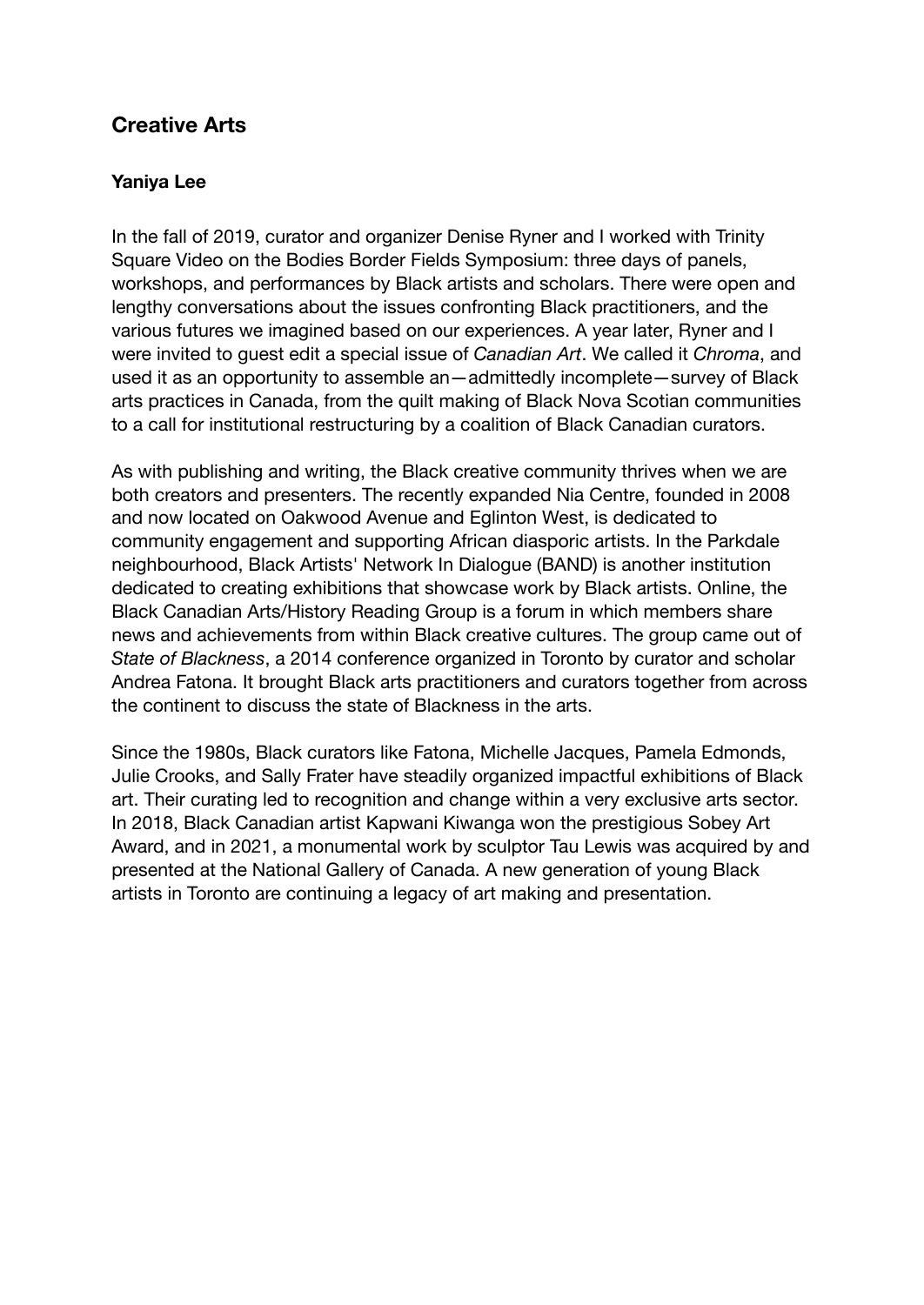### **Gatherings**

#### **Yaniya Lee**

Black folks have organized and gathered in small and significant ways that have yet to be written into history. Toronto has been host to conferences, symposiums, festivals, cookouts, debates, dances, exhibitions, concerts, protests, strikes, and all sorts of gatherings that brought various Black communities together in shared purpose. In 2017 Michèle Pearson Clarke and I initiated the regular, informal, Habits of Assembly gathering. We named the group inspired by the words of theorist Fred Moten, who we had seen speak in Toronto in 2017: "We have to renew our habits of assembly. We have to really practice getting together in that double sense of the word 'practice'—you know, it's a praxis, it's a thing that we engage in constantly."

Michèle and I had almost no budget, but we offered what we could. I shared a meeting room in the basement of my mother's co-op. Michèle, with the help of her partner Sue, cooked or catered delicious food. Black folks would come together and share what they were working on, gossip, eat, and support each other. The meetings were informal and advertised through word of mouth and email. The invitation was open, and so, often, people would be meeting one another for the first time.

Toronto has historically been the site of many such gatherings. In the first half of the twentieth century, a major assembly was organized by the Universal Negro Improvement Association (UNIA). UNIA was housed on College Street from 1925–82. It became a galvanizing organization for Black people living in Toronto. Originally founded by Marcus Garvey in Jamaica, the mandate included to unify people of African diaspora, and to repatriate Black people on the African continent. They "served as an important catalyst to the establishment of Black communities in Canada," scholar Carla Marano has noted in *"For the Freedom of the Black People": Case Studies on the Universal Negro Improvement Association in Canada, 1900-1950*. "The UNIA acted as a community-building tool for Black newcomers to Canada from the Caribbean and the United States."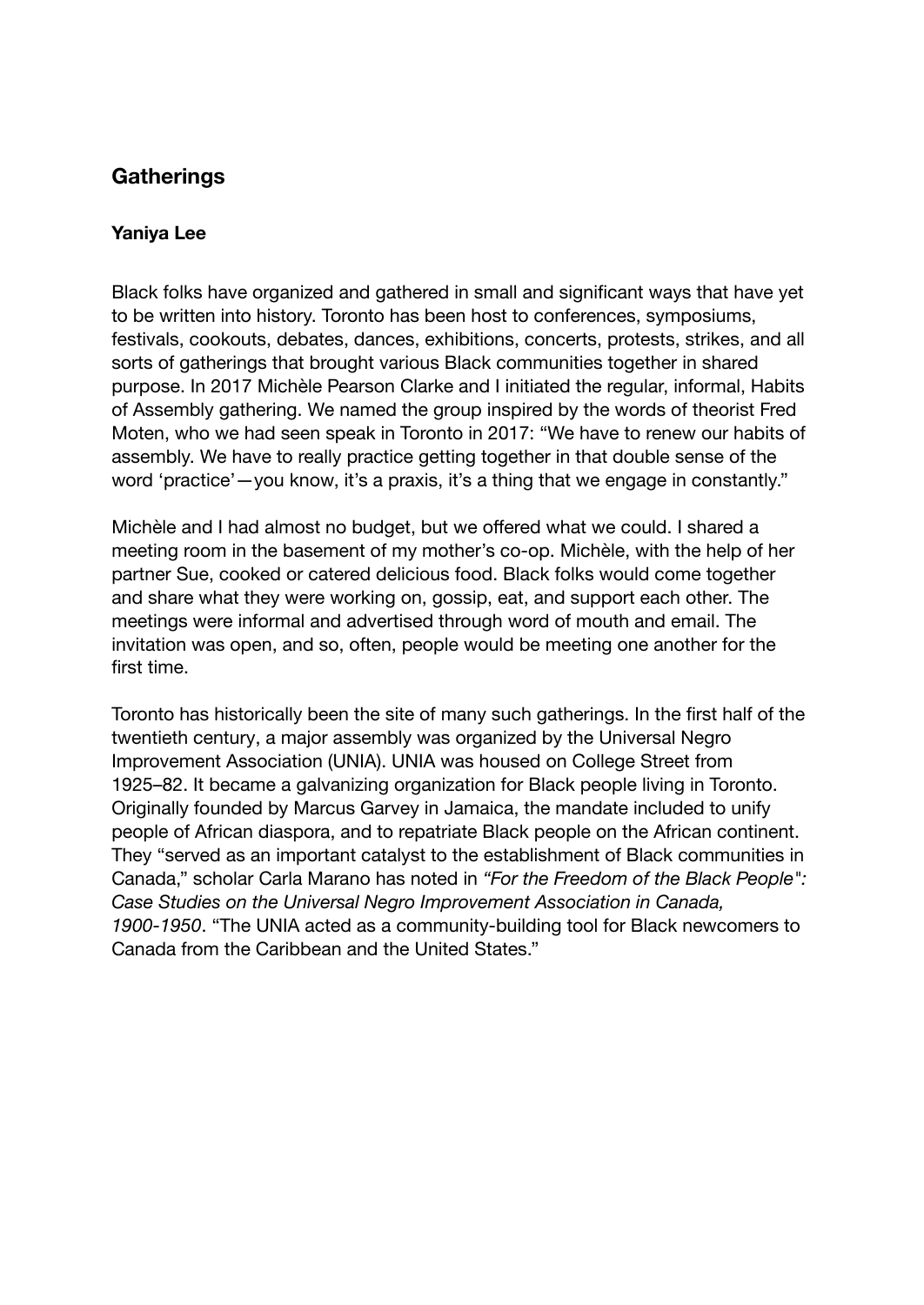### **Literature**

#### **Yaniya Lee**

The many gifted authors in Toronto is a testament to the rich publishing history of the city and, more widely, Ontario. Writers like Dionne Brand, David Chariandy, Lillian Allen, M. NourbeSe Philip, George Elliott Clarke, and Esi Edugyan contribute to a strong literary tradition that reflects the unique stories and histories of Black people in Canada. Black-owned bookstores like Third World Books (1968–2000) and A Different Booklist (1995–present) have shared these literatures and double as community hubs and spaces for urgent conversations and intellectual exchanges.

Black publishing in Ontario was first initiated by Mary Ann Shadd Cary, the powerhouse abolitionist and journalist who founded *The Provincial Freeman* in 1853 with an education and advocacy mandate "devoted to anti-slavery, temperance and general literature." It was in print for only a few years, but the legacy of Black people publishing is ongoing. There has been an increase in publishing activity since the 1980s. In the 1990s, artist Karen Miranda Augustine founded and published the art magazine *At the Crossroads*. This was when *Our Lives,* a political journal presenting Black queer perspectives, was published by the Black Woman's Collective.

In 1985, Makeda Silvera and Stephanie Martin founded Sister Vision Press after repeated frustrations with mainstream publishers who refused to print writings by Black women and other racialized people. In conversation with *Black Writers Matter* editor Whitney French, Silvera explained how the press started: "One of my goals as managing editor of Sister Vision Press was to publish very new writers alongside established writers, to continue to build a community that crossed along the lines of race, class, and sexuality, but also varied experiences." Until its closure in 2001, the independent publisher addressed class and sexuality in writings by women of colour in a way that couldn't be done with other publishers.

There is power in being in command of the creation and dissemination of media. Black bookstores in Toronto helped create access and gathering places for the community, and Black publishers worked to edit and publish contemporary intellectual and creative work.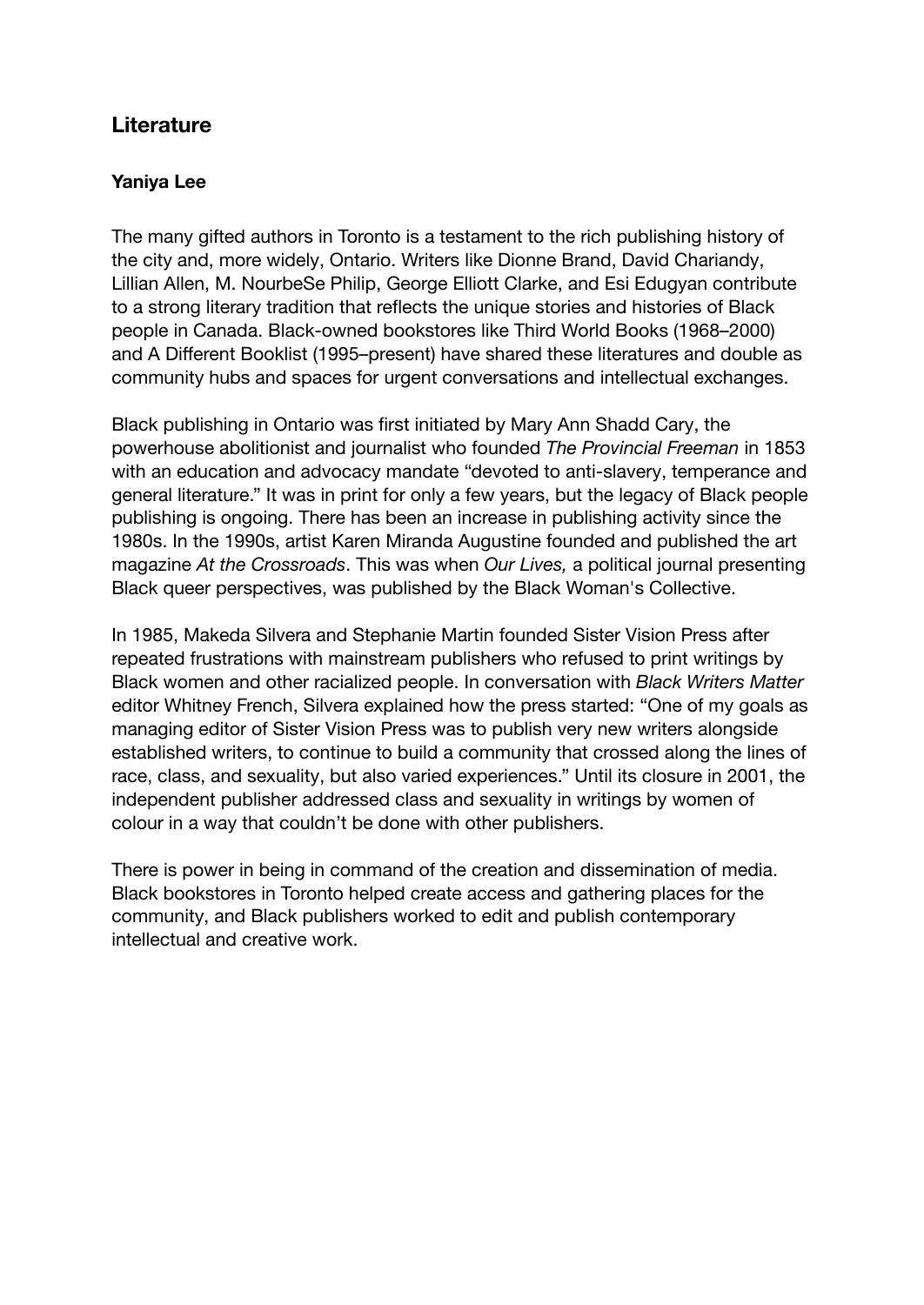### **Little Jamaica**

### **Camille Turner**

In Little Jamaica, a bustling community in the Eglington and Oakwood area of Toronto, hairdressing is an institution. But then again, Little Jamaica is an institution. Night or day—especially before Caribana or Christmas—you will be sure to find a braider if you walk up and down Eglinton Avenue. The myriad Barbershops and hair salons lining the streets are modern hush harbours, spaces of solace for the community.

The reggae scene in Canada was born on these streets and is commemorated in a colourful mural on Reggae Lane on Eglington, east of Oakwood. Among the iconic reggae artists painted here is my uncle: singer, songwriter, and Juno award winner Leroy Brown. But Uncle Leroy is not only a reggae artist, he is a sign artist whose iconic hand-painted signs can be seen on numerous shop windows in the community. Although Little Jamaica is a cultural hub, it is also a business district. Sellers hawk posters and fresh callaloo from parking lots. Some enter nearby stores harassing customers with bootleg movies and music CDs. Drop by Gus Tropical for a goat leg. Go to Spence Bakery to buy duck bread at Christmas. Find rare-and-crafted Ludi boards, for the game played in Jamaica and other British colonies at Trea-Jah-Isle, a Rasta-owned and staffed shop that sells music, incense, and clothes.

Little Jamaica is alive at night when reggae music is blasting and jerk chicken smoker barrels line the street, filling the air with the tantalizing aroma of spice and smoke. Raps, a restaurant with a distinctive green, red and gold sign was never the same after their restaurant make-over. But then again, nothing is as it was. This neighbourhood is caught in the crosshairs of Eglington's Crosstown, a years-long transit expansion. Many of these institutions are now just a memory. This vibrant community is being snuffed out. This is a common story of vital Black communities targeted and disappeared in the name of "development" in Canada. Think Priceville in Grey County, Africville in Nova Scotia, or Black Strathcona in Vancouver.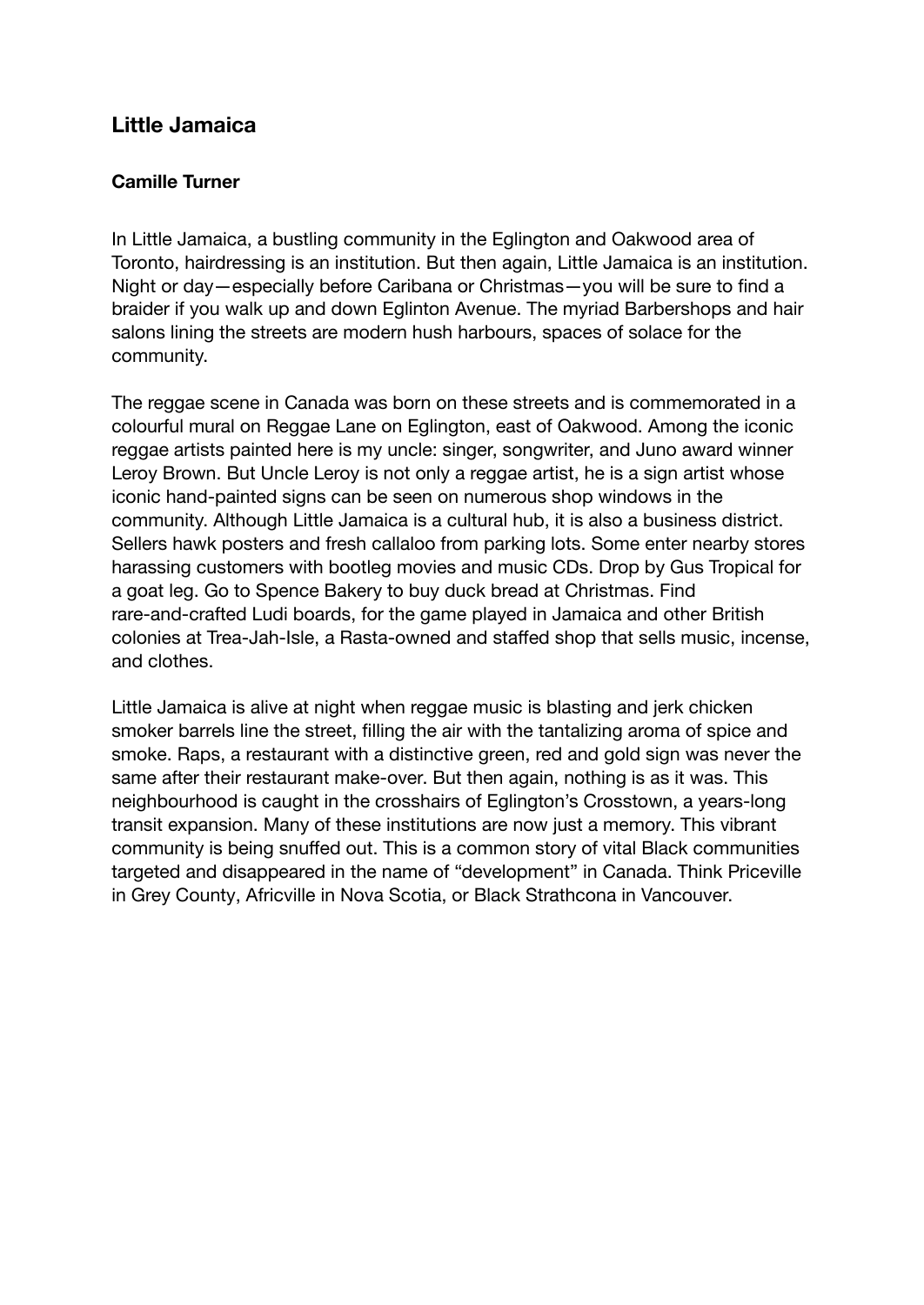### **North York**

### **Camille Turner**

The majority of Black people live outside of the Toronto city centre. Studies conducted by the University of Toronto's David J. Hulchanski show that Toronto is increasingly a divided city, spatialized along racial and economic lines. In Jane and Finch, an area in North Toronto, Black people comprise 26% of the residents according to the 2016 census. This is a significant concentration, considering Toronto's Black residents make up only 8.9% of the city's overall population.

Black people living in North Toronto is not a new phenomenon. In the early nineteenth century, the area was home to the city's second largest Black community. The 1871 census reports 224 Black people living in what was then called York Township (the Yonge and Steeles area). Many were descendants of those searching for freedom after escaping from bondage south of the border. Others were free Black people who pressed north, seeking safety when the Fugitive slave law of 1850 was passed in the US. This law enabled slave catchers to round up people who had escaped and also opened a way for free Black people to be captured and enslaved.

In 1833, Britain had finally ended two centuries of the enslavement of Black people in its colonies, including land that has since become Canada. After the enslavement of Black people ended in America in 1863, some returned to reunite with their families. Those who stayed in Canada were recorded in the census records as African, although many of them were born in either America or Canada. Susannah Maxwell, for instance, was born in Lancaster County, Pennsylvania in 1805 to free parents. In 1851, her home was raided by slave catchers and she fled with her family north to the state of New York. She then migrated across the border in 1858, finally settling just North of Toronto in the township of Markham. When she died in 1923, Susannah was 117, the oldest person living in Canada at that time.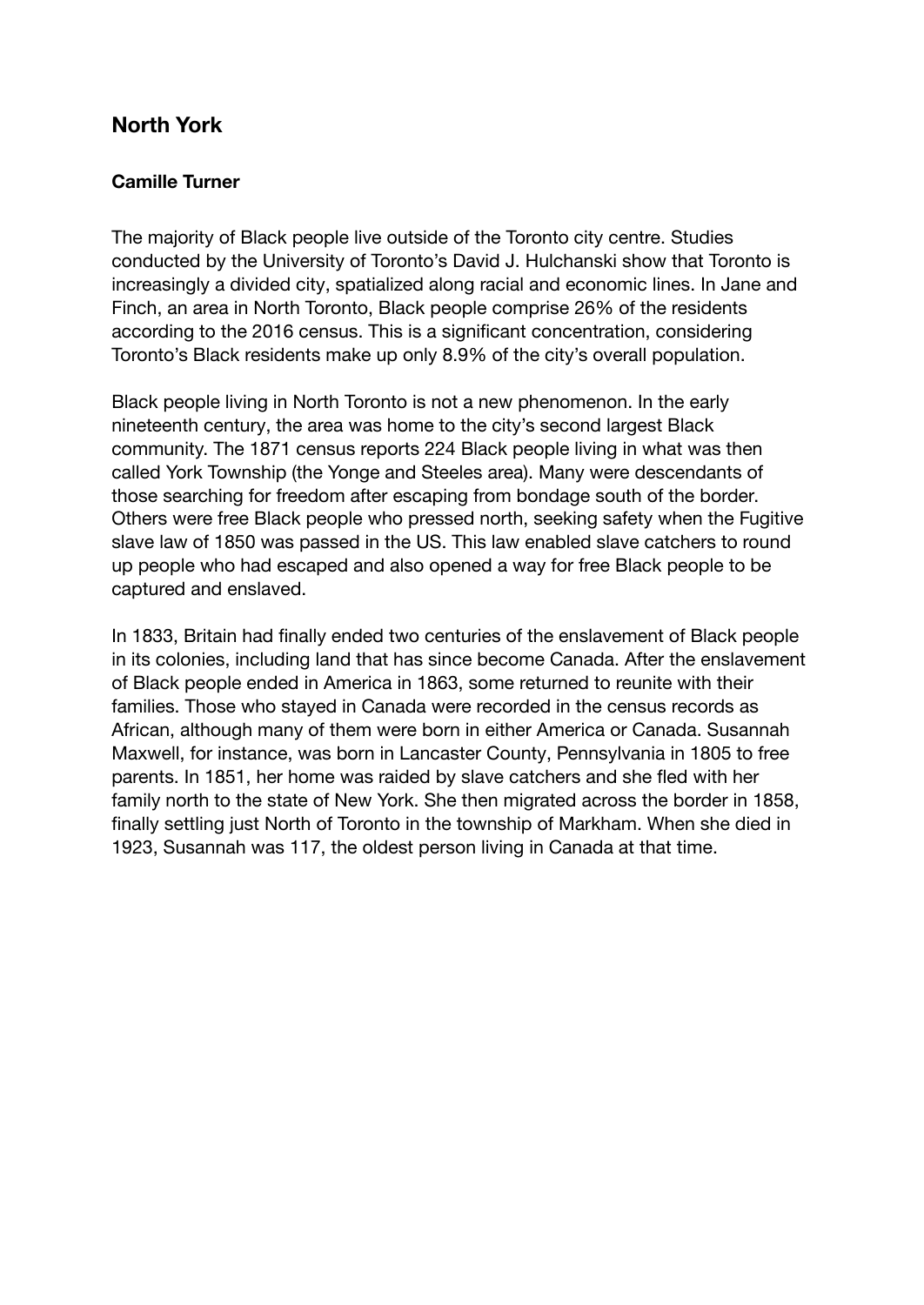## **Organizing**

#### **Yaniya Lee**

Long before I learned of venerable activists like Mary Ann Shadd Cary and Viola Desmond, the only activists I knew were my parents. As a part of a larger community of Black activists in the city, I saw my mothers holding workshops with incarcerated folks; they co-founded the Black Women's Collective (1986–89) and the Diasporic African Women's Art Collective; they marched on the front lines in protests they helped to organize. Over the years, individuals and collectives continue to push for social justice—groups like the volunteer collective Blackness Yes! and Black CAP (Black Coalition for AIDS Prevention). I grew up in a community of people who fought for change, and my experience is similar to many other Black kids growing up in Toronto, with elders making space for Black life and Black queer life.

This kind of organizing can sometimes be small, private; at other times it can grow bigger and gather momentum. The Black Action Defense Committee, for instance, started in the 1980s in response to the murder of Lester Dobbs. The committee is a precursor to Black Lives Matter Toronto, which was inaugurated in 2015 after the deaths of Andrew Loku and Jermaine Carby.

Every generation has its own organizers and new ways to approach radical change. Coalition building and collaboration across issues and identities has long been a source of strength for Black organizers and activists. A few years ago, long-time activist, poet, and social worker Courtnay McFarlane organized the exhibition *Legacies in Motion: Black Queer Toronto Archival Project* at BAND Gallery in Toronto. MacFarlane brought together paper ephemera and artworks by local Black queer activists. The exhibition showed a history of gay, lesbian, and trans people who have joined together to host events, share resources and organize for change, working collectively towards their own vision of a different world. Activism like theirs perseveres, although documentation of these collective efforts is too often "lost" or disregarded by official historical narratives.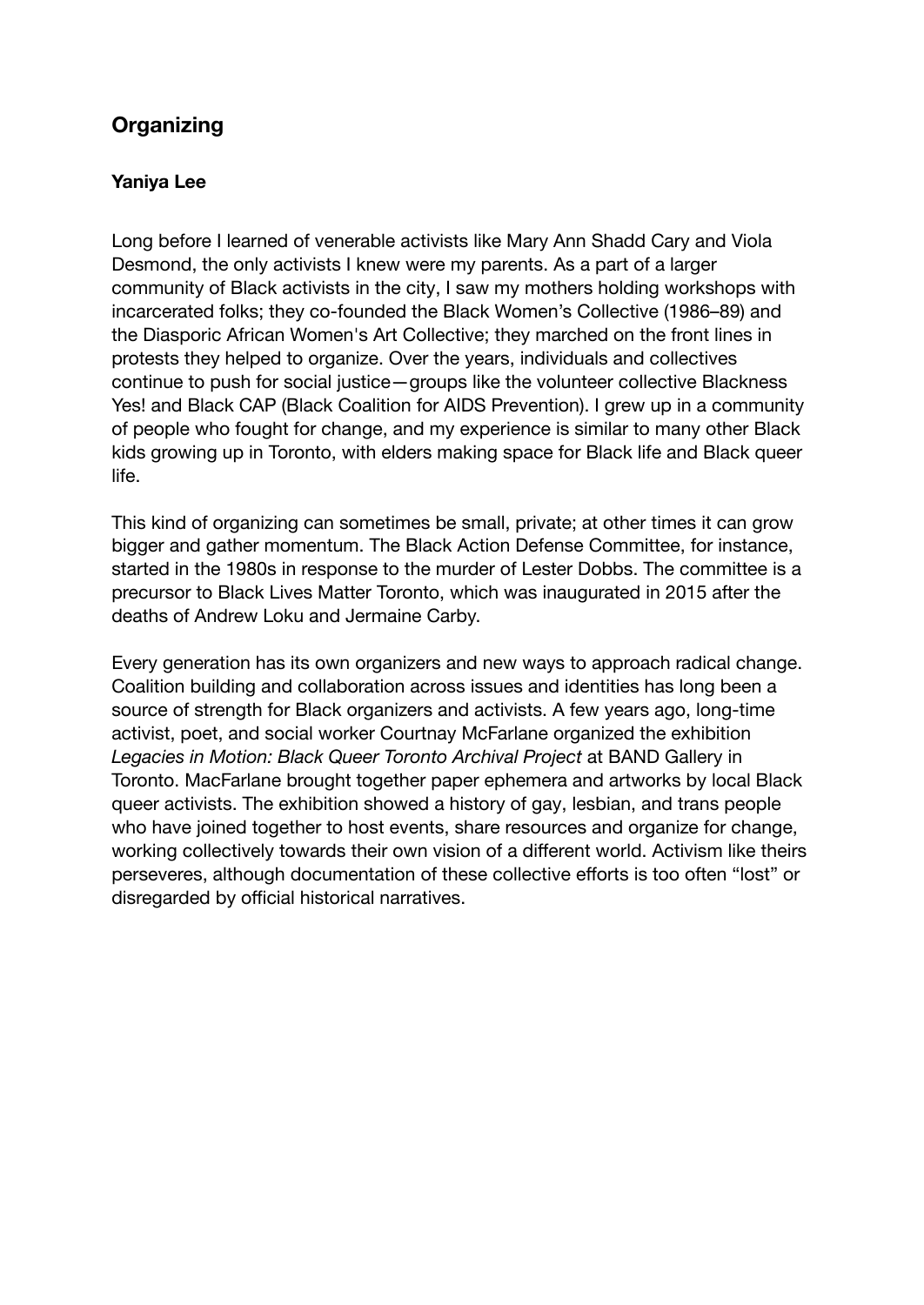## **Scarborough**

### **Yaniya Lee**

In his 2017 novel *Brother*, novelist David Chariandy describes a neighbourhood in the former suburb of Scarborough—just east of downtown Toronto—where he was born and raised:

"A dozen blocks west of the towers and housing complexes of the Park, at the intersection of Markham and Lawrence, there lay a series of strip malls. There were grocery shops selling spices and herbs under signs in foreign languages and scripts, vegetables and fruits with vaguely familiar names like ackee and eddo. There were restaurants with an average expiry date of a year, their hand-painted signs promising ice cream with the "back home tastes" of mango and khoya and badam kulfi, a second sign written urgently in red marker promising that they'd also serve, whenever asked, the mystery of "Canadian food."

In 1997, the City of Toronto incorporated several suburbs including Scarborough to become the Greater Toronto Area (GTA), despite much consternation from the communities involved and local politicians alike. Scarborough is legendary. An outsider to Toronto might not know that these suburbs have long been the centre of much of the city's cultural life force. Racialized people are a visible majority in Scarborough, and the mix of cultures and histories growing there have brought forth an incredible generation of young Black Torontonians.

In 2018 during the Scarborough edition of Nuit Blanche, I was invited by curator Alyssa Fearon to moderate a talk with artists Erika DeFreitas, Anique Jordan, and Rajni Perera. Nuit Blanche is a franchise art event held in major cities across Europe and North America, including Toronto. For one night, from dusk till dawn, the event presents free performances, public art, talks and programming. For one night, the neighbourhood is transformed into a display of creative force. I sat with DeFreitas, Jordan and Perera, who discussed the joys and frustrations they had experienced growing up in the neighbourhood. They explained how they saw Scarborough and that life on the so-called periphery has never been marginal to those living there.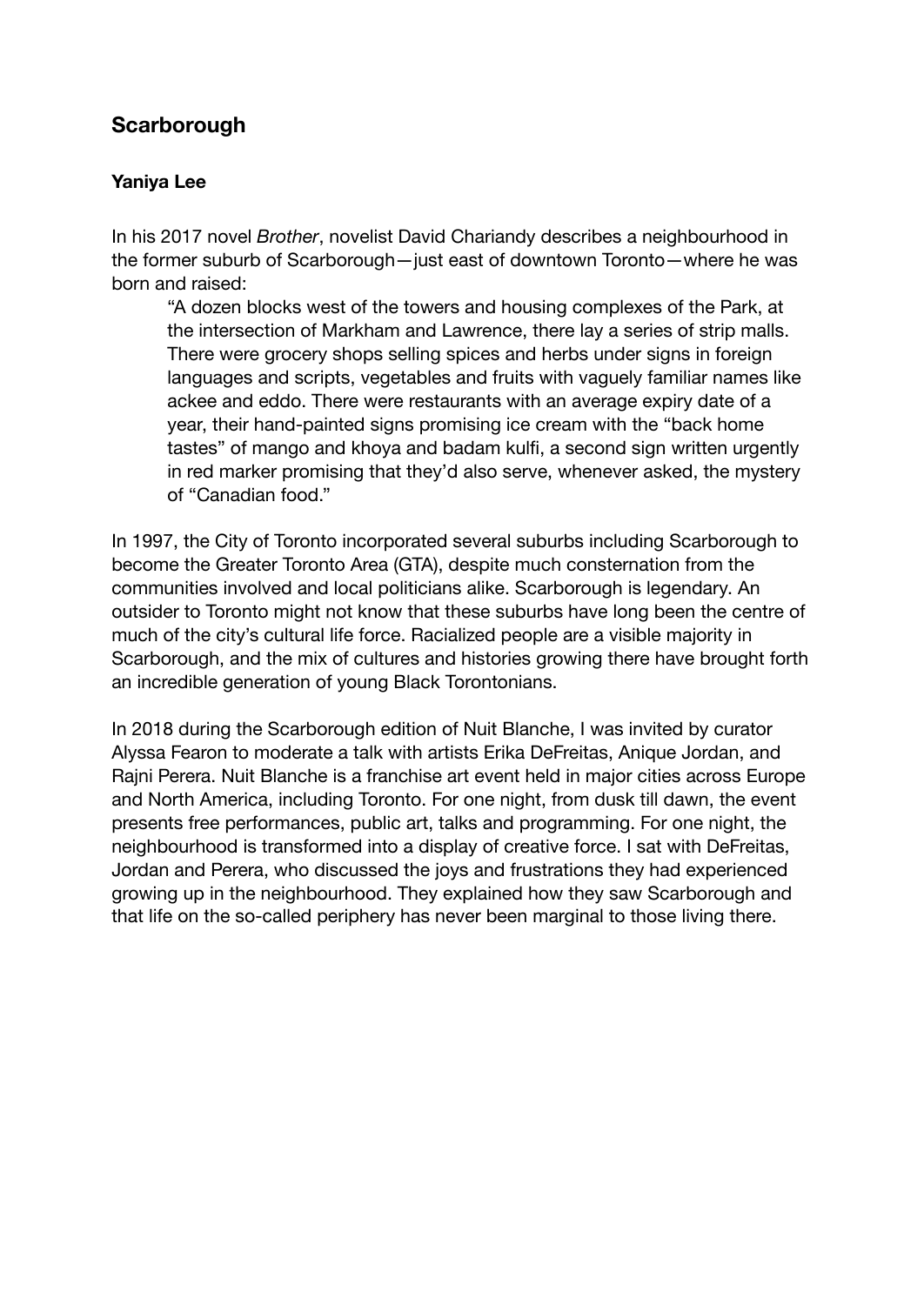## **Theatre**

### **Camille Turner**

When I arrived in Toronto in the 1980s, one of my first jobs was at Theatre Fountainhead, a Black theatre company founded by Jeff Henry in 1974. It was preceded by Black Theatre Canada, founded in 1973 by Vera Cudjoe. However, Black Canadian theatre did not begin here. The Negro Theatre Guild was active in Montreal as early as 1942, and Montreal's Black Theatre Workshop was founded in 1971. Similar groups existed across Canada, such as Sepia Players, founded in Vancouver in 1969, and Kwacha, founded by Walter Borden in Nova Scotia in 1984. These institutions provided opportunities for Black playwrights, directors, and performers to tell stories relevant to Black audiences, and bring Black perspectives to the wider Canadian theatre world.

Black theatres of the 1970s to 1990s nurtured actors, musicians, playwrights, and directors such as Marvin Ishmael, Jackie Richardson, Leon Bibb, Ahdri Zhina Mandiela, Joe Sealy, Richardo Keens-Douglas, Diana Braithwaite, Philip Akin, and a host of others. Some went on to create their own theatre companies. We Are One Theatre, for example, was founded by Ishmael in 1986. Obsidian Theatre, an established company, was founded in 2000 by Awaovieyi Agie, Ardon Bess, David Collins, Roy Lewis, Yanna McIntosh, Diane Roberts, Kim Roberts, Sandi Ross, Djanet Sears, Satori Shakoor, Tricia Williams, Alison Sealy-Smith, and Philip Akin. b current, a company that was inaugurated by Mandiela in 1991, cultivated Nicole Brooks's award-winning *Obeah Opera* (2012), which told the story of Tituba, a Black Caribbean woman accused of witch-craft and executed in the Salem Witch trials.

Recently, Black theatre groups in Toronto include d'bi young anitafrica's Watah Theatre. young, a "theatre interventionist, decolonial scholar & holistic healer," is a daughter of dub poets with deep roots in Jamaica's theatre community. She creates a wide range of impactful performances, and has trained numerous performers in her methods. Black theatre proves to take many forms. While some are formally staged there is also an explosion of street theatre, political actions and interventions, spoken word, social practice, intermedia, and VR projects.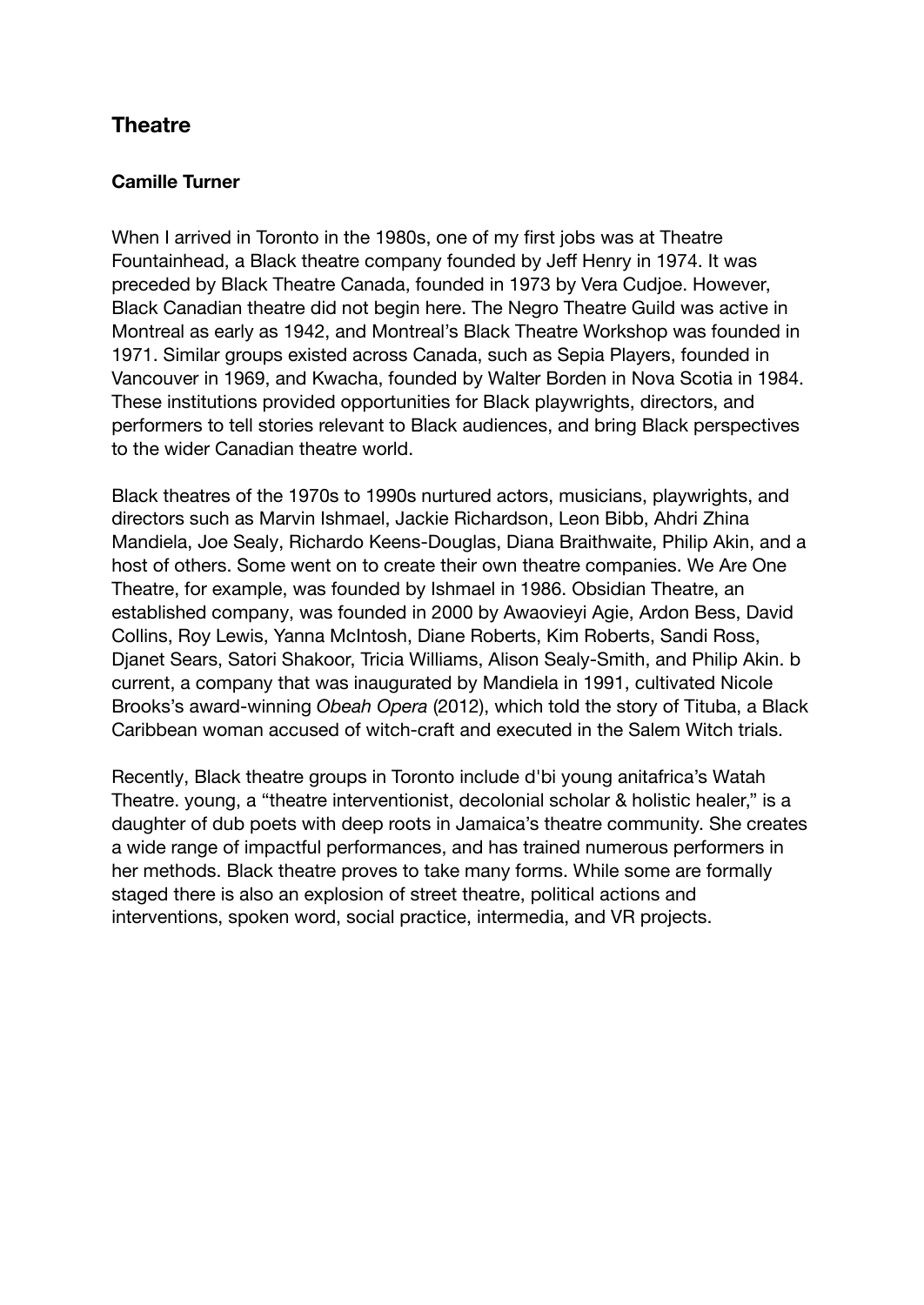## **Camille Turner**

I was born in Jamaica and came to Canada with my family at the age of nine. When I was twenty-two, I returned to the place my parents called "back home" for the first time. It was a shock to realize how much I, and Jamaica, had changed. I no longer fit and yet I was constantly reminded that Canada was not home. This rupture drives my work.

Miss Canadiana, a persona I created in 2002 and performed for more than a decade, embodies the contradictions between Canada's constitutional multiculturalism and my lived experience as a person of African descent. As Miss Canadiana, I navigate spaces in which my Black body is seen as a foreign body, not the body that is expected to represent Canadian heritage.

Since 2012 I have focused on the history of the African diaspora who arrived here before me. I am particularly interested in the ways this history intersects with the transatlantic trade in enslaved Africans and how this story has been suppressed and silenced. For instance, Peggy Pompadour, a Black woman, was enslaved by Peter Russell, the administrator of Upper Canada. Russell posted an ad in the *Upper Canada Gazette* in 1806 offering Peggy and one of her children for sale. As I walk Toronto's streets I imagine the swish of Peggy's long skirts as she walks in front of me. Since I literally follow in Peggy's footsteps, not surprisingly, she has been featured in some of my artworks such as the sonic walks *HUSH HARBOUR* (2012) and *The Resistance of Peggy Pompadour* (2013) and a video installation created collaboratively with Camal Pirbhai titled *Family Matters* (2017).